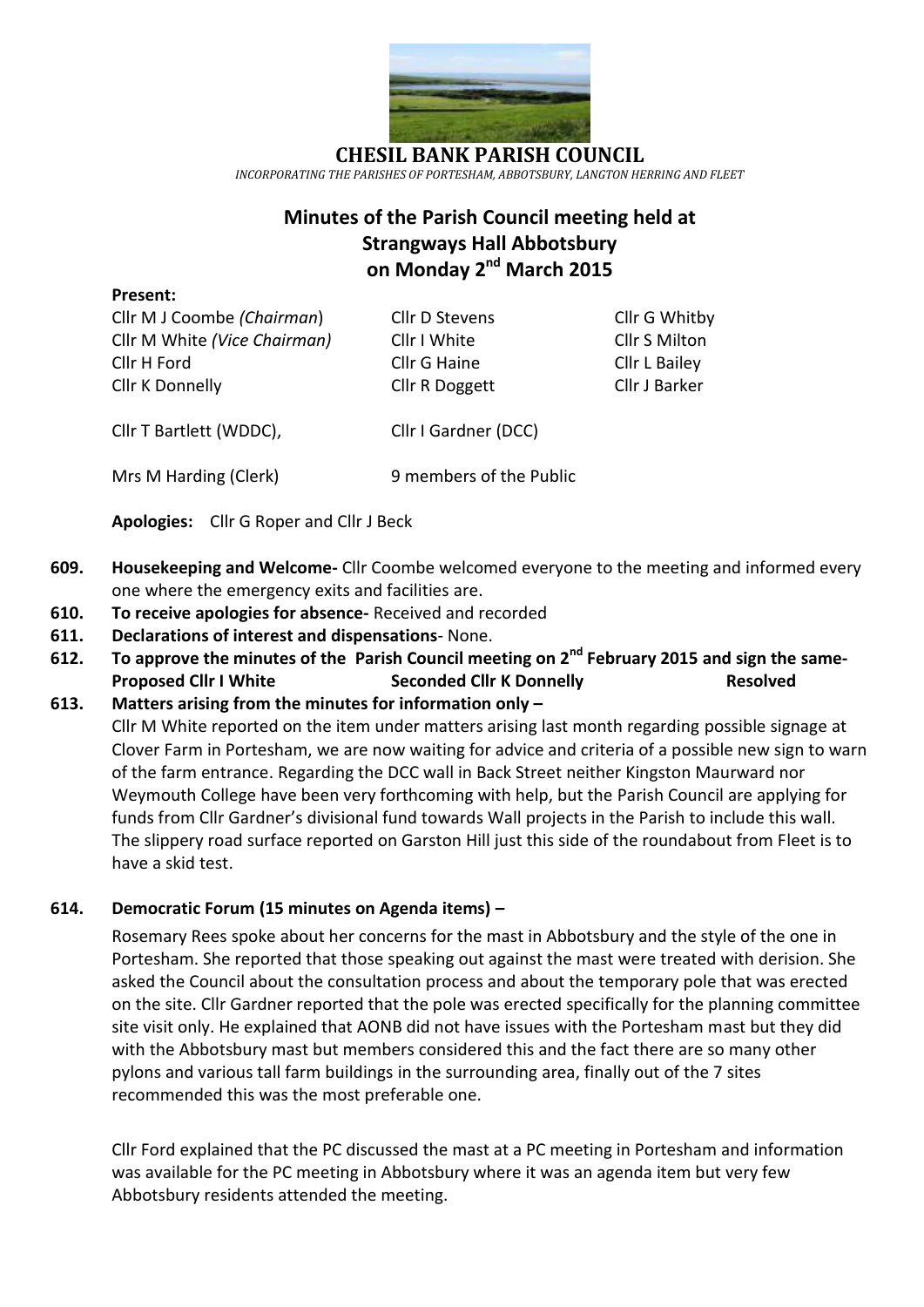# **CHESIL BANK PARISH COUNCIL**

*INCORPORATING THE PARISHES OF PORTESHAM, ABBOTSBURY, LANGTON HERRING AND FLEET*

Barbara Laurie reported that the Council had promised that there would be a parish meeting but it didn't happen. Cllr Ford reiterated that it was on the agenda for the Abbotsbury meeting where information was made available.

## **615. Promoting the Elections on 7th May 2015 for Parish and District Councillors**

There will be Parish and district elections on  $7<sup>th</sup>$  May. The Clerk had circulated nomination forms to the current Councillors and explained that if anyone was interested in the role to contact the Clerk or any Councillors for further information but that the nomination forms need to be submitted by 9<sup>th</sup> April 2015. Notices will go up around the villages shortly with full details.

## **616. To update the Standing Orders to agree the changes in the law in England that permits email service of the summons and agendas and to gain permission from each Councillor.**

The Clerk explained that new legislation has now been passed and agendas can now be sent by email assuming that Councillors give their approval. The working group of the four chairs will meet to look at the Standing Orders and any changes necessary to include this new legislation.

#### **617. Finance**

#### **i. To consider receipts and payments**

The full payments list was previously circulated to Council members, all payments have been authorised and paid in line with the necessary internal controls and contracts.

| <b>Receipts</b>                                                                   |                               |         |
|-----------------------------------------------------------------------------------|-------------------------------|---------|
|                                                                                   |                               | 0.00    |
| <b>Payments</b>                                                                   |                               |         |
| M Harding                                                                         | Salary/Exp                    | 656.32  |
| <b>HMRC</b>                                                                       | <b>PAYE</b>                   | 39.82   |
| M Jolliffe                                                                        | Cemetery/Churchyard           | 487.50  |
| G James                                                                           | <b>Portesham Greens</b>       | 440.70  |
| W Vincent                                                                         | Abbotsbury Rec Ground         | 184.50  |
| I Pritchard                                                                       | LH Amenity area               | 218.75  |
| <b>PVH</b>                                                                        | Internet café                 | 31.50   |
| <b>Strangways Hall</b>                                                            | <b>CBPC Meeting</b>           | 10.00   |
| <b>DAPTC</b>                                                                      | Annual Conference-shared cost | 12.50   |
| <b>Total</b>                                                                      |                               | 2081.59 |
| Concerted Alliett Boundary<br><b>Donannond Allo D. Charles</b><br><b>Deselved</b> |                               |         |

**Proposed Cllr D Stevens Seconded Cllr K Donnelly Resolved**

**ii. To consider the tenders received for the LH amenity area grass contract for 2015-2018** The Clerk had received 3 quotes for the Langton Herring grass maintenance contract these were circulated to the Councillors prior to the meeting. The contract was awarded to Mr I Pritchard.

**Proposed Cllr D Stevens Seconded Cllr I White Resolved**

#### **618. Working Groups**

## i. **Mobile and Communications-**

a. The Portesham mast will be enabled imminently and the Abbotsbury mast has now been approved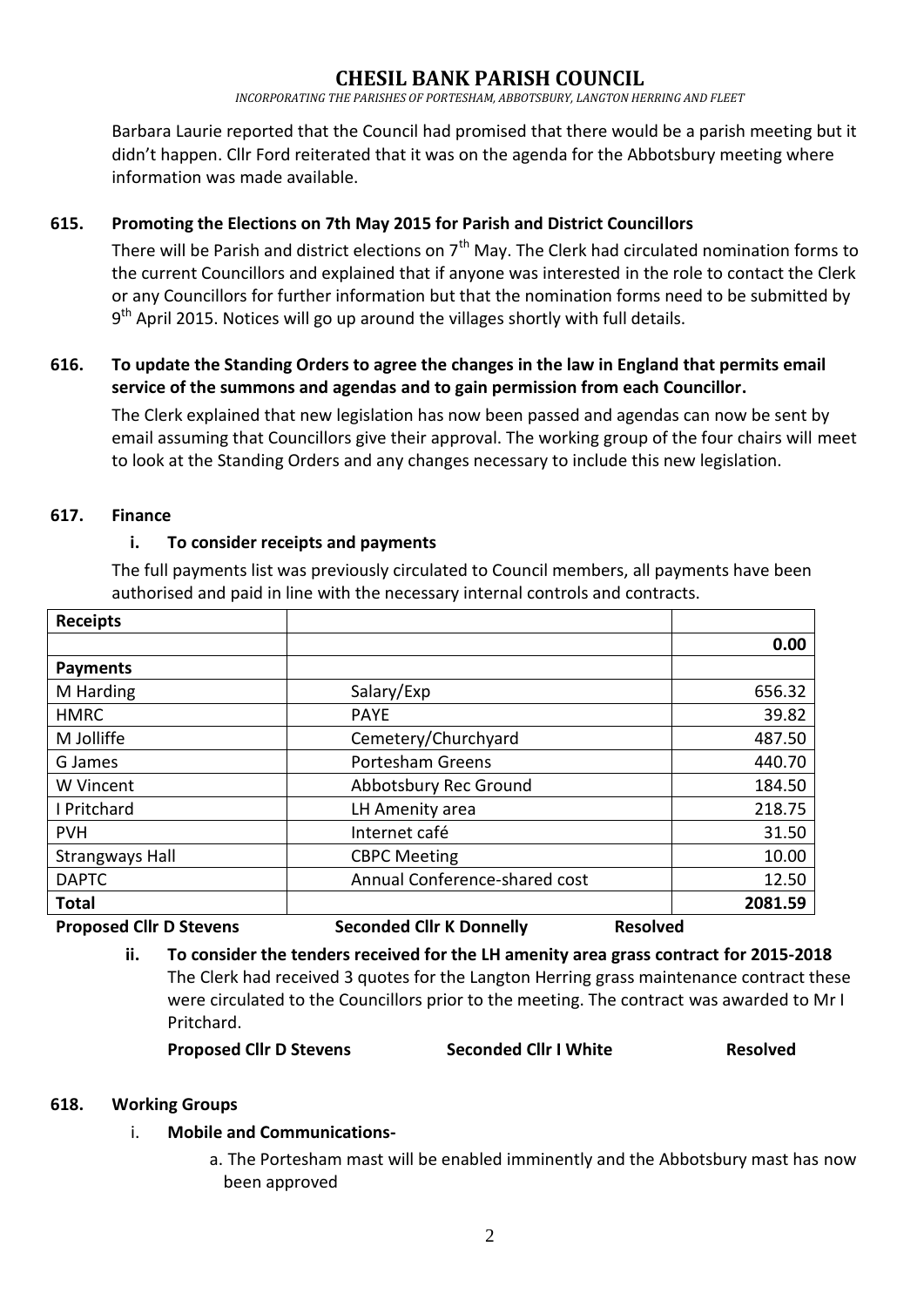# **CHESIL BANK PARISH COUNCIL**

*INCORPORATING THE PARISHES OF PORTESHAM, ABBOTSBURY, LANGTON HERRING AND FLEET*

- b. Broadband- Cllr Donnelly reported on Superfast Broadband in the Parish-Portesham will not be far away and soon residents will be able to contact their suppliers to arrange contracts. Abbotsbury requires some further works on the ducting between Portesham and Abbotsbury where it is blocked.
- c.Vodafone Sure signal in LH-Cllr Doggett reported on the scheme which is government backed and based on broadband. A box the size of a biscuit tin would be attached to 3 properties within the village (To be agreed) in a triangulate and then this would provide a community mobile network. The three properties approached are The Elm Tree, West Cottage and The Old Rectory but this is not confirmed yet. Cllr Doggett is arranging meetings with the property owners. There will be a Parish meeting to gauge the support in the village. The annual cost per unit is £30- £40 per year so Cllrs Doggett and Milton asked that this cost in principle could be borne by the Parish Council. Cllr Barker commented that assuming it is within that cost then it is a good idea and would support the project and costs.

**Proposed Cllr M White Seconded Cllr K Donnelly Resolved**

ii. **Recreation-** Cllr Bailey reported that the Chesil fete and Dog Show will be on Sunday 19<sup>th</sup> July. The date was brought forward so it didn't clash with other events in the parish and it will be at the beginning of the school holidays. The fete is open to all the parishes in Chesil Bank and hopes that it is as well supported as last year.

**Proposed Cllr L Bailey Seconded Cllr G Haine Resolved**

- **619. Planning consultations -**the following planning applications were considered by the council
	- i. WD/D/15/000100*-North Mead Farm-* Erect dwelling and attached garage plot 3- no objections
	- ii. WD/D/15/000388-*The Old Dairy Tatton Farm- Change of use of agricultural building to a dwelling house (Use Class C3), and for associated operational development (Prior Approval Agricultural to dwelling) -* no objections.
	- iii. WD/D/14002517- *Amended plan for Land adjacent to Malthouse meadows-* Cllr Barker reported that there are a number of issues. The Council would like this application dealt with by committee. Portesham Councillors are meeting with the case officer and gathering further information regarding the flooding issues. A parish meeting will be held to gather public opinion prior to any comments prepared and circulated to all Parish Councillors.
	- iv. Enforcement issues: The Council have been made aware of a new car business set up along Cheese Lane. Also a septic tank is being installed in Rodden so further information is required on both of these issues to see if they required planning.

#### **620. Highways**

**i. To consider the latest SID evaluation data** Cllr Ford reported on recent information received from Rob Camp on evaluating SID data, recommending that the SID stays for a month at each loaction. The battery would still require changing on a weekly basis. In order to have a further DCC SID to be at the other CBPC locations there would have to have been evidence of accidents in the last 5 years and there isn't data to support this at the locations in our Parish. This will be considered at the next meeting. Cllr M White reported that Cllr Beck who does this as a job explained that in her opinion the SID locating should stay as it is.